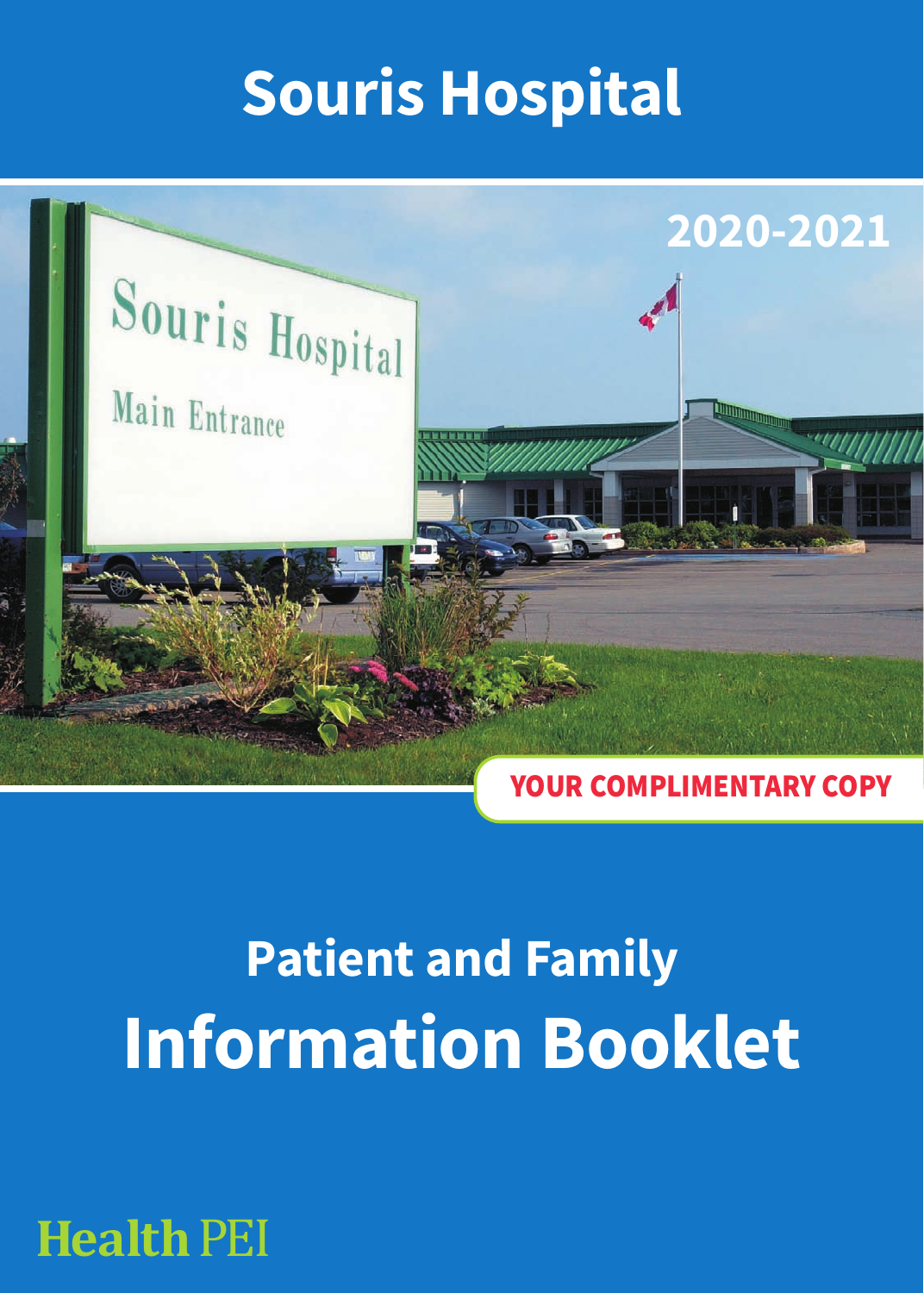

## Welcome to Souris Hospital

*Souris Hospital was incorporated in 1945.* 

*The present facility was built in 1988. It is a 17 bed hospital providing a combination of acute and extended care (+ 1 observation bed) (convalescent, palliative and respite care), which serves the needs of the residents and visitors of PEI.*

*Souris Hospital offers inpatient medical services as well as outpatient ambulatory care services, laboratory, x-ray and physiotherapy. We also receive the services of visiting specialists in the areas of Beltone Clinic, Geriatrician (Dr. Tim Stultz), Palliative Care Program, Hospice, Wound Care Nurse and Well Women's Clinic.*

*Staff and Doctors at Souris Hospital want to make your stay with us as pleasant as possible. This booklet offers you and your family helpful information about our hospital routines and services. We ask you to read the information, and staff will be happy to respond to any questions or comments you may have.*

*Sincerely,*

*Edna Miller, Administrator*

# Table of Contents

#### **Your Admission Day**

| Smoking Cessation Program  5     |  |
|----------------------------------|--|
|                                  |  |
| Use of Gloves, Gowns and Masks 5 |  |
|                                  |  |
|                                  |  |

#### **During Your Stay**

#### **Services For You**

| Barber and Hairdressing Services  7 |  |
|-------------------------------------|--|
|                                     |  |
|                                     |  |
|                                     |  |
|                                     |  |
|                                     |  |
|                                     |  |
|                                     |  |
|                                     |  |
|                                     |  |

#### **For Your Visitors' Information**

#### **Discharge Planning**

| Patient Satisfaction Survey 10 |  |
|--------------------------------|--|
|                                |  |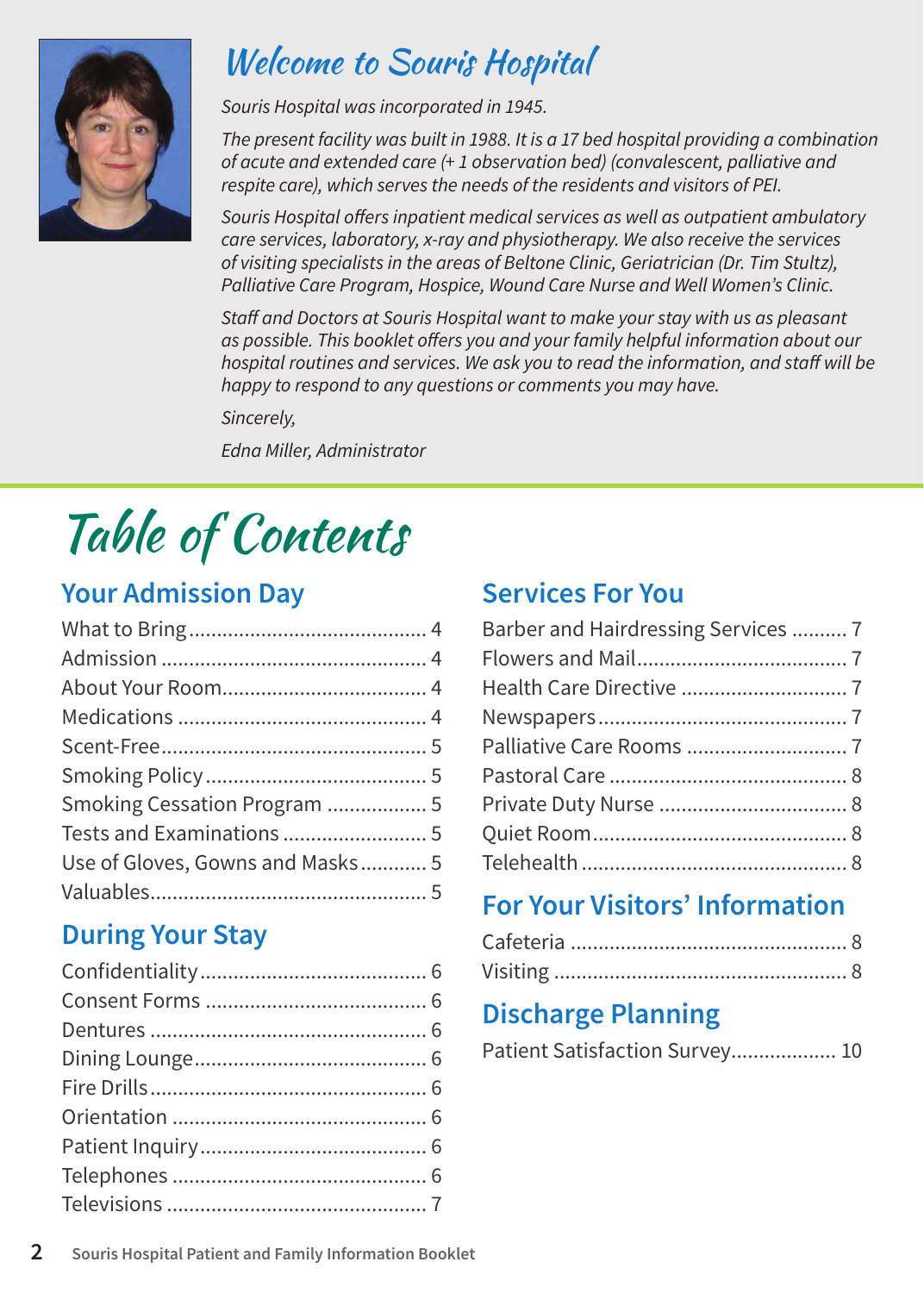*Please note that we are constantly changing to meet your needs. Information presented may be subject to change.*

#### **Health Services at Souris Hospital**

| Admitting and Reception  10 |  |
|-----------------------------|--|
| Family Health Centre 10     |  |
| Home Equipment Loan Program |  |
|                             |  |
|                             |  |
| Lab and X-Ray Services  11  |  |
| Laundry and Housekeeping 11 |  |
|                             |  |
|                             |  |
| Occupational Therapy 12     |  |
|                             |  |
|                             |  |

#### **How To Make a Healthy Contribution**

| Eastern Kings Health Foundation 12 |  |
|------------------------------------|--|
|                                    |  |
|                                    |  |
|                                    |  |
| Comments/Questions 13              |  |

| <b>Your Good Health is</b>     |  |
|--------------------------------|--|
| <b>Our Main Concern 13</b>     |  |
| <b>Community Supporters 15</b> |  |

## **Health PEI**

**Health PEI's primary goals are to: Health PEI's primary goals are to:<br>• provide Islanders with safe, quality,** person-centered care and services;

 • provide access to appropriate care by the right provider in the right setting; and

 • optimize resources and processes to sustain a viable health care system.

> **Souris Hospital 17 Knights Ave. PO Box 640 Souris, PE C0A 2B0 Tel: 902-687-7150**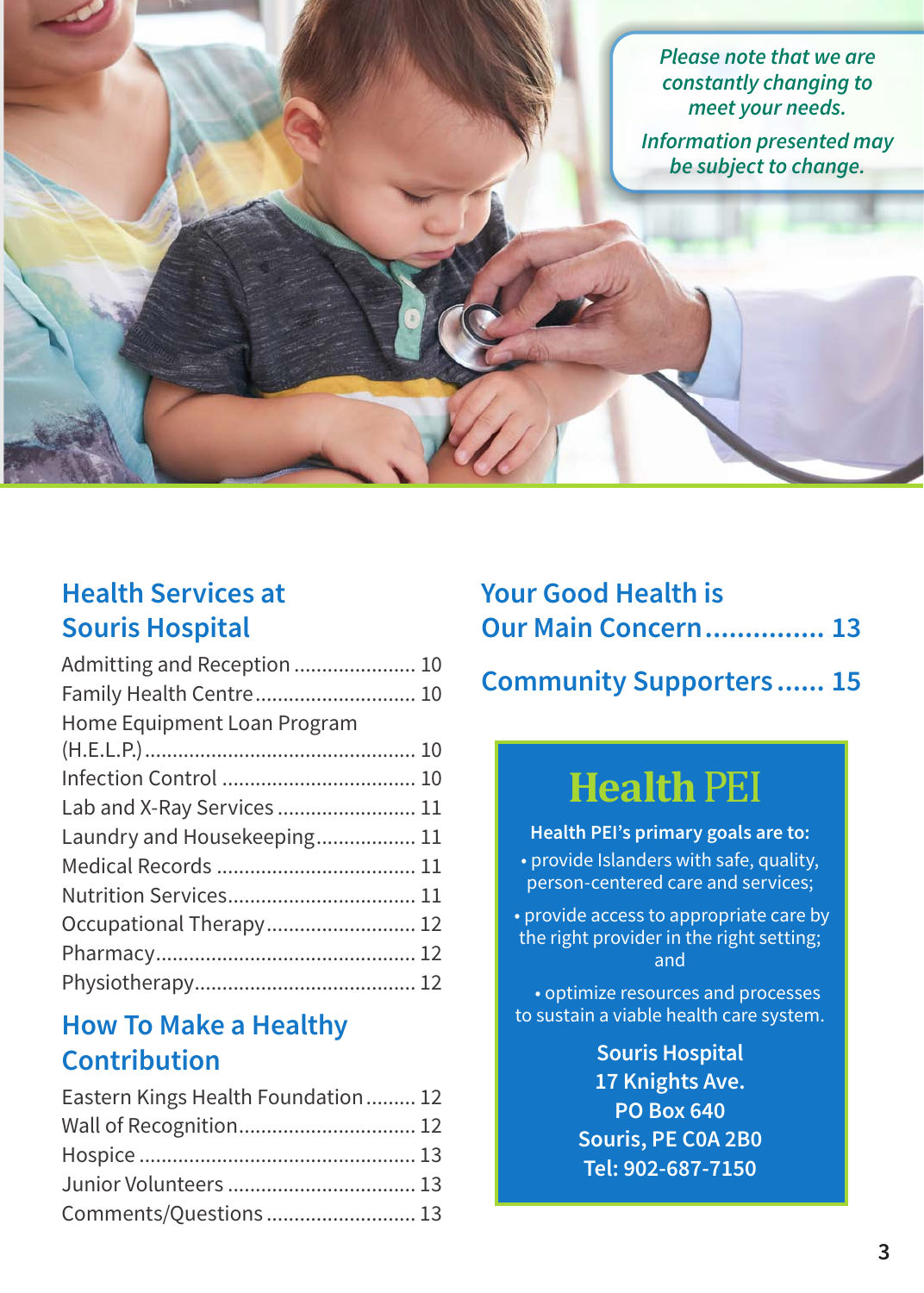## Your Admission Day

#### **What to Bring**

- 1. PEI Medicare Card 3. Medications
- 2. Other Health Insurance Card 4. Health Care Directive
- 
- 

#### **Personal Items**

You should bring only necessary personal toiletries such as a toothbrush, toothpaste, comb and brush, shaving items, or cosmetics (**NO scented** products, please). Although the hospital provides patient gowns, you may want your own pyjamas or nightgown together with a bathrobe and slippers. Notepaper, pens, and stamps are handy.

**Please do not bring:** valuable papers or documents, **scented** personal care products, items of sentimental value, jewellery or expensive clothing, large amounts of cash, alcoholic beverages, TV-VCRs, radios, or plug-in appliances unless otherwise approved by staff. **The hospital will not accept responsibility for patients' personal items and valuables.**

#### **Admission**

You have been admitted to the hospital at the request of your doctor. The admitting interview is as short as possible, and all personal information (necessary for hospital and government records) will be considered strictly confidential. It is important during your admission that you make staff aware of any Health Care Directive you have and if you have been in a hospital out-of-province in the past year or if you ever been told you are a carrier of a "superbug" (MRSA, VRE, etc.) If you are unsure about Health Care Directives, please ask the nursing staff for more information.

For your comfort and safety, your hospital uses various colors of wrist identification bracelets for all patients. If you have a medication allergy, a second bracelet (red) will be applied to ensure this medication is not given to you. Though the staff will quickly come to know you, the information on the band allows everyone who cares for you to know who you are at all times.

**Should the bracelet become detached or damaged, please tell your nurse who will arrange for a replacement.**

#### **About Your Room**

The PEI Medicare Plan provides for standard ward coverage on admission to a hospital. Our hospital does not provide standard ward, but does provide semi-private and private rooms for you, in order to meet personal preference and health requirements. We make every effort to meet your request for a specific type of accommodation. Private rooms (if requested by you) do cost more. If your condition requires that you should be admitted to a certain type of room, there will be no extra charge. If you have insurance coverage, please let staff know, and every effort will be made to honour your request

#### **Medications**

- Bring all current prescriptions and non-prescription medications, in their original containers, with you to the hospital and give them to the nurse.
- Some medications are not supplied by the hospital, so it is very important to remember your medication. Due to the limited stock within the Hospital Pharmacy, there may be times when your own medications will be used while you are a patient. Sometimes you will be asked to

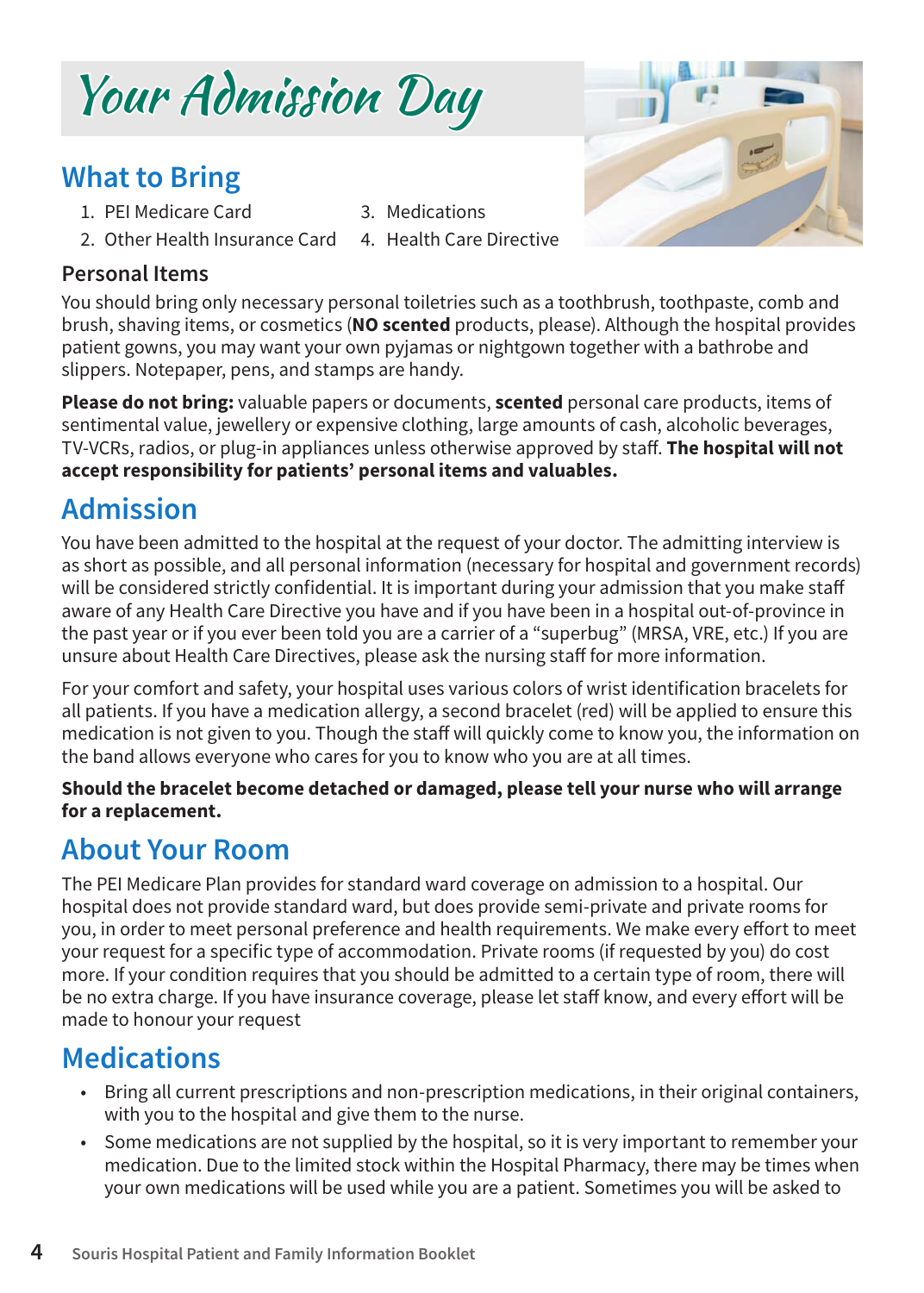fill a new prescription prior to discharge, that medication will be used for you while you are a patient then sent home with you.

- Any medications required during your stay will be prescribed by your doctor and will be brought to you by your nurse.
- Please tell your doctor and nurse if you suffer from allergies or are allergic to any medications.
- If you have any questions about your medications, your doctor, nurse or hospital pharmacist will assist you.

#### **Scent-Free**

For the safety and comfort of all our patients, visitors and staff, we are a **scent-free**

**environment**. Many individuals are sensitive to even "trace" amounts of fragrance. Our laundry and housekeeping departments use scent-free products. All individuals are asked to refrain from using personal scented items such as cologne, perfumes, lotions, soaps, etc.

### **Smoking Policy**

There is **no** smoking allowed in Souris Hospital and on property grounds due to the *Smoke Free Places Act* of Prince Edward Island. This includes vaping and e-cigarettes.



#### **Smoking Cessation Program**

Souris Hospital encourages non smoking. Upon admission, you are offered nicotine replacement therapy (patch). If you wish to stop smoking, even after discharge, the Eastern Kings Health Centre offers a smoking cessation program. Please let your nurse know of your desire and it can be arranged for you.

### **Tests and Examinations**

It is normal practice for your doctor to examine you and order certain tests such as blood, urine, x-rays, etc. The results will help determine the best plan of care for you.

#### **Use of Gloves, Gowns and Masks**

Today, safety is crucial in a health care setting. Gloves, gowns and masks are used to protect staff and patients when obtaining blood, starting IV's and for infection control. You and your family may also be required to use these items at certain times. Your nurse will let you know when this is required.

## **Valuables**

Souris Hospital will **not be held responsible** for the loss of valuables (money, clothing, jewelry, dentures, eyeglasses, hearing aids, etc.). Please leave your valuables and cash at home. If you cannot do so, your cash and valuables will be placed in safekeeping until your discharge. We do have a safe where your cash or valuables can be placed, but access to the safe is restricted to normal business hours between 8 am to 4 pm, Monday to Friday only. We suggest that only a minimum amount of money be kept in your room.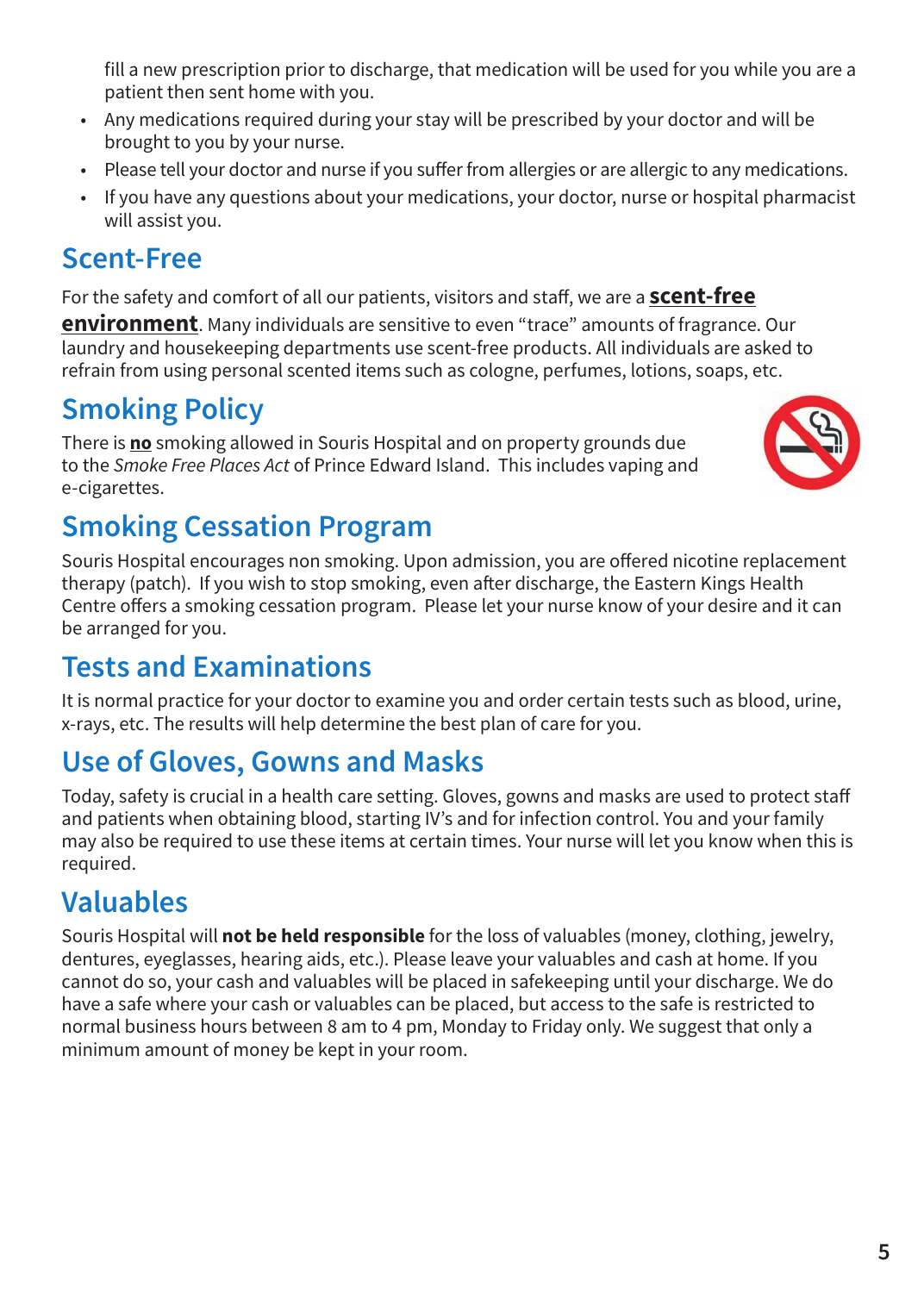## **6 Souris Hospital Patient and Family Information Booklet**

#### **Confidentiality**

All patient information is confidential. The only people who have access to specific details about your illness and treatment are the members of the health care team caring for you.

#### **Consent Forms**

Patients admitted to Souris Hospital will be asked to sign a general Consent Form. For specific procedures and diagnostic tests, additional consent forms may be required. Your doctor will explain your procedure or diagnostic test and will answer any questions you may have before you sign the form. **Do not sign any consent form unless you have a full understanding of what you are signing!!**

#### **Dentures**

On request, a special cup will be provided for your dentures and should be kept in the drawer of your bedside table. If glasses, hearing aids or dentures are wrapped in tissue and left lying around your room, they may be thrown away by mistake. **The hospital does not assume responsibility for loss of personal property, so please be careful!**

#### **Dining Lounge**

For the enjoyment of patients, a dining area has been provided in the patient lounge on the nursing unit. Patients who are able to be out of bed are encouraged to have their meals in this area. Meals are served at 7:30 am, 11:30 am and 4:30 pm.

#### **Fire Drills**

Fire drills are conducted in the hospital on a regular basis as part of our staff education program. If one occurs while you are in the hospital, please remain in your room and follow any instructions that staff may give you.

#### **Orientation**

At the time of admission, a staff member will make you familiar with your surroundings. You will be shown how to operate your bed controls, use the nurse call system, the patient lounge, location of bathrooms, etc. **Please do not hesitate to ask questions.**

## **Patient Inquiry**

Inquiries about you from friends and family can be very time consuming for our busy staff. Please appoint one person for this task who can then pass on information to other family members.

#### **Telephones**

There is one pay telephone in the hospital for patient use in the patient lounge. This phone is available and patients and visitors are encouraged to use it, as not to occupy hospital phone lines. If we receive a call for you, staff are willing to take a message and give you that information. You may then return the call at your earliest convenience. If desired, patients may request a private telephone in their room. You will be asked to sign a request form.





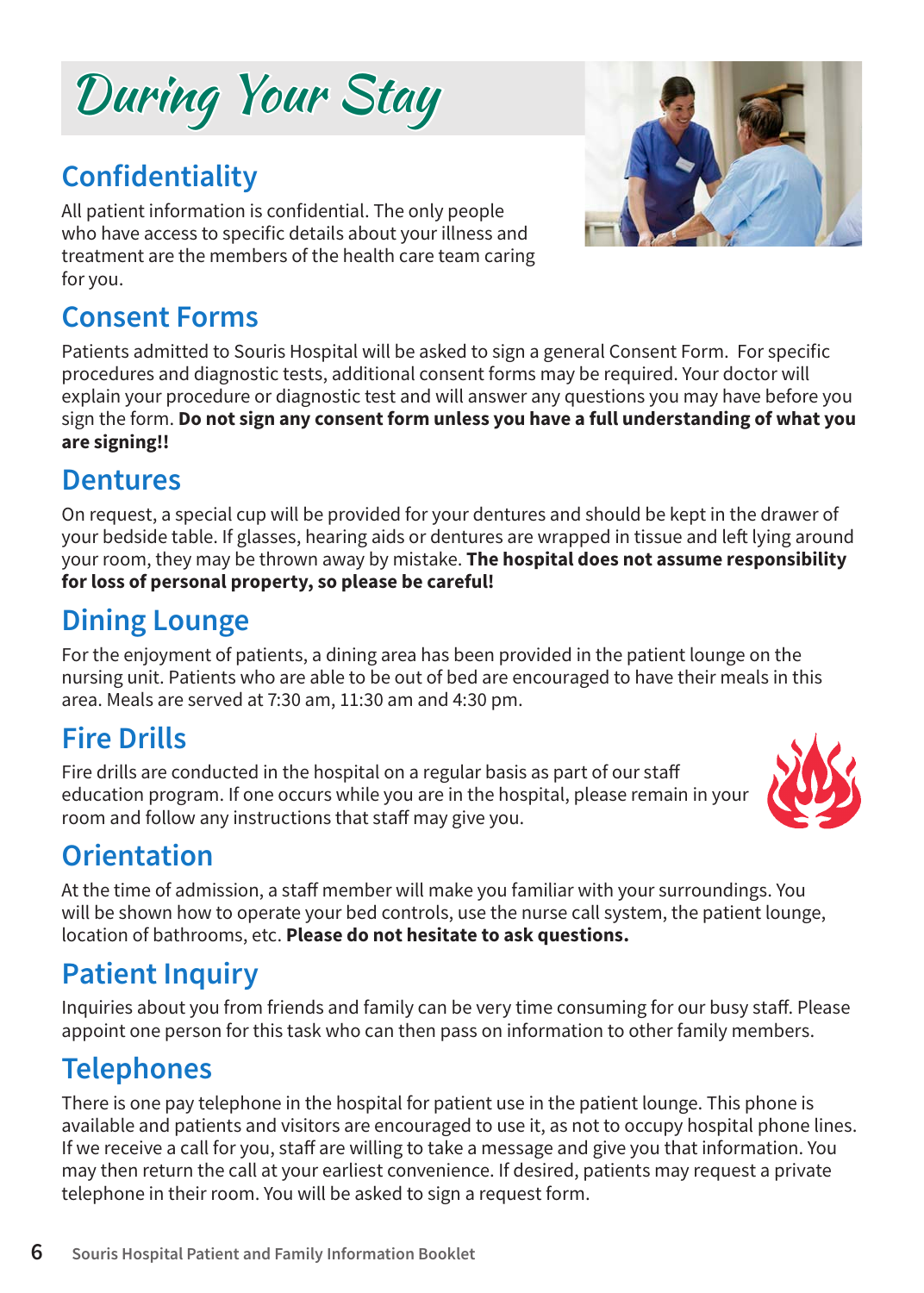The fee for connecting a telephone in your room is \$**10.00. The daily rate, for the first thirty days of your stay, is \$3.99/day. After 30 days , it is \$2.00/day.** Long distance calls can only be made if you have a calling card through your long distance provider. The bill for telephone usage during your stay will be added to your regular monthly telephone bill that you receive at home. If you are interested, please notify the Ward Clerk.

#### **Televisions**

A television is available for patient use in the patient lounge. However, if desired, you may rent a bedside television by contacting the Ward Clerk. The start up cost is \$12.00 (this includes first day's use). Each day thereafter is \$7.00. The headsets are yours to take home. You may bring in your own ear phones if you prefer.

Note: Debit machine available in admitting for payment.



#### **Barber and Hairdressing Services**

If you desire hairstyling, you or your family members will need to make arrangements for a private barber or hairdresser to come to the hospital.

#### **Flowers and Mail**



Flowers, mail, and parcels will be delivered directly to your room by hospital staff. If there is a patient with allergies you may be asked to send any flowers to your home instead. After discharge, all mail will be readdressed and forwarded to you.

#### **Health Care Directive**

A health care directive, often called a "living will", is a legal document describing the amount and type of care you want, should you become incapable of making health care decisions on your own. Anyone who is 16 years of age or older and capable of making health care decisions can make a directive. A health care directive must be in writing, dated and signed. A special form is not required, although several sample forms are available. For more information or a sample, please ask nursing staff. Patients who have completed a Health Care Directive may contact Medical Records to ensure your Directive is on your medical chart.

#### **Newspapers**

The Eastern Graphic is available weekly on Wednesdays.

#### **Palliative Care Rooms**

Palliative Care Rooms are available to terminally ill patients. These rooms provide a warm comforting atmosphere for patients and their loved ones.

Families of patients who receive palliative care are welcome to stay overnight. Please notify the nursing staff when you plan to extend your visit. We must keep track of the number of persons in the building for fire safety.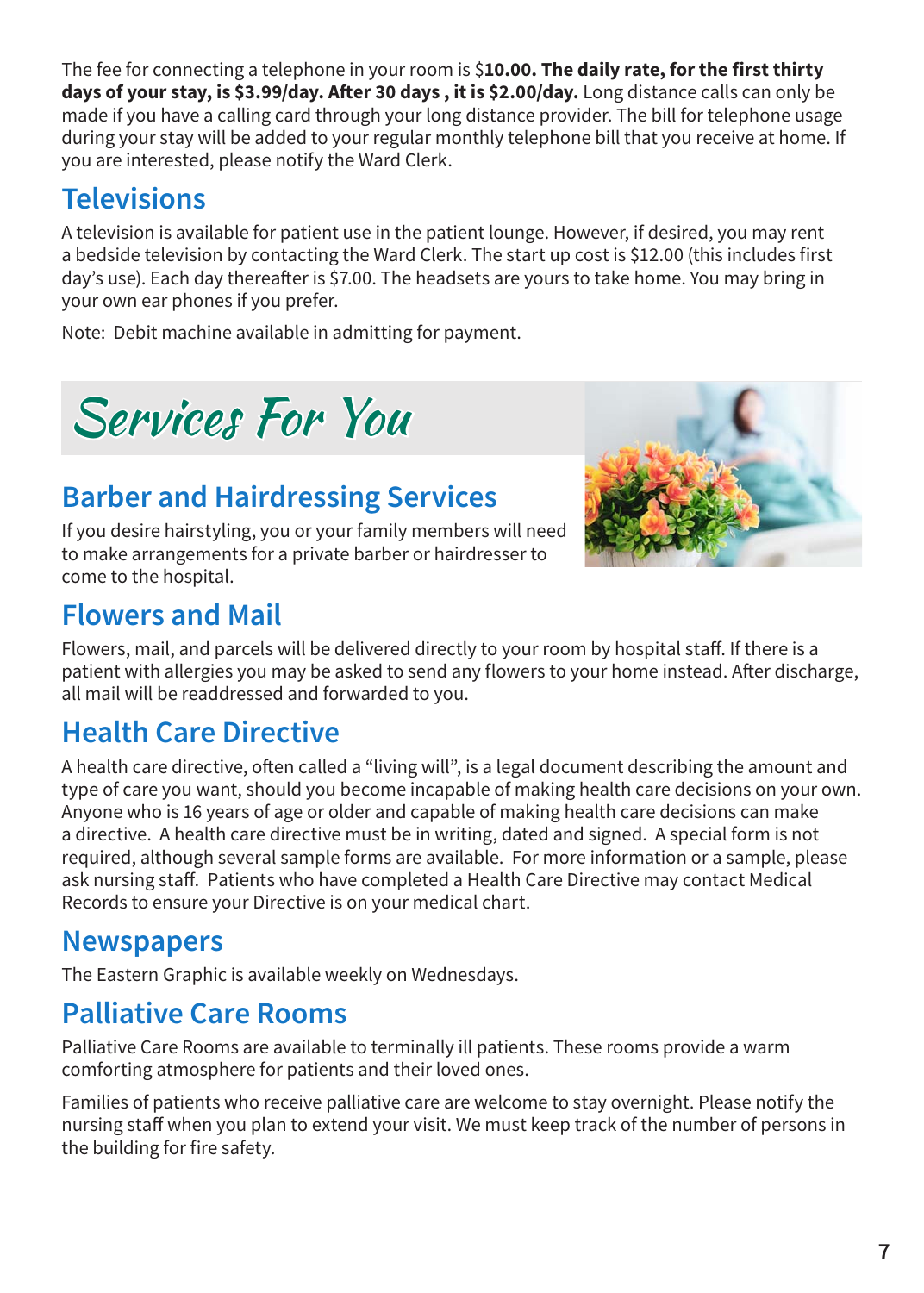#### **Pastoral Care**

Upon admission, if you desire, hospital staff will notify your minister or priest of your admission by placing your name on the appropriate visitation list. Your clergyman may be reached through your Nurse or the Ward Clerk. Regular Roman Catholic Communion is held on Sunday mornings. If you do not wish clergy to visit, please notify the nursing staff.

#### **Private Duty Nurse**

If you request a private duty nurse, arrangements may be made through nursing staff and the private duty nurse will bill you directly.

#### **Quiet Room**

A non-denominational quiet room is available to anyone wishing a quiet area. It is open 24 hours a day and is located in the far end of the patient lounge.

#### **Telehealth**

Telehealth is the distribution of health-related services and information via electronic information and telecommunication technologies. It allows long-distance patient and clinician contact, care, advice and education. Video equipment is available to provide this service from Souris Hospital. Discussion with your doctor to see if this is a possibility for your needs.





#### **Cafeteria**

Meals are available for visitors in the Hospital Cafeteria which is

located on the Lower Level. Meals for one family member sitting with a patient may be sent to the room, providing that payment and arrangements have been made with the cafeteria staff prior to meal being delivered. If more than two people are sitting with a patient and wish cafeteria service, please let the cafeteria staff know so that they may prepare more food. (In this case, individuals will be asked to go to the cafeteria for their meal).

Beverages will be available on the nursing unit for family members who are sitting with a patient at any time, without charge.

#### **Cafeteria Hours:**

- 
- Morning break: 8:30 am 10:30 am Afternoon break: 2:00 pm 3:30 pm
- Lunch: 11:30 am 1:00 pm Supper: 4:30 pm 5:30 pm
- 

#### **Visiting**

Family and friends are welcome to visit you while you are in the hospital. However, patients recovering from illness do tire easily. For this reason, and on your behalf, the hospital has some regulations about visitors.

- **• Quiet hour is from 1:00 pm 2:00 pm.**
- Family/partners in care are welcome 24 hours a day according to patient preferences and in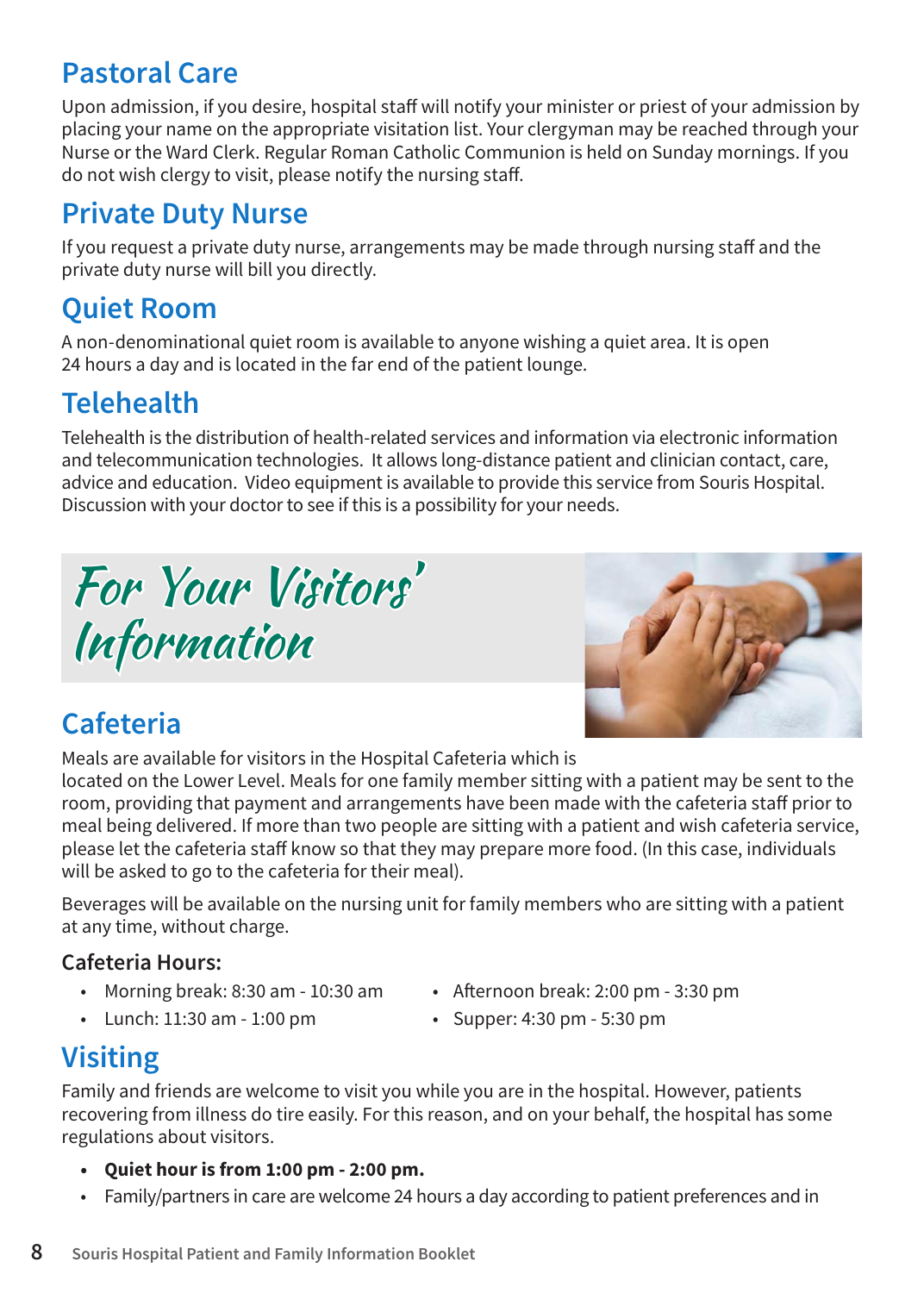coordination with the patient care team. Family/partners in care are anyone identified by the patient as an important support to be included in the patient's healthcare system encounters, including but not limited to immediate and extended family, friends and caregivers.

- Visitiors are asked to call the front desk or switchboard, or check with a care provider before visiting a patient. Quiet hours enhance care by providing patients with a dedicated time to rest and get well.
- We recommend that no more than two people visit a patient at one time so that all patients can rest and have privacy.
- Children under the age of 12 years are allowed to visit when accompanied by an adult and must remain with an adult and be supervised at all times.
- Your bathroom and telephone facilities are for your use only. Public facilities in the main lobby are available for visitors.
- The number of people welcomed at the bedside at any one time will be determined in collaboration with the patient, family/partners in care, patient care team and other patients in a shared room.
- Check with the patient's care provider before bringing gifts of food, drink or flowers.
- It is recommended that you do not visit the hospital if you are feeling unwell or were recently exposed to an infectious illness.
- Isolation precautions and other infection control guidelines posted on the patient's door must be strictly followed. Check with a care provider if you are unsure.
- Children are integral members of patient's family. While visiting they must be accompanied by an adult and supervised at all times.
- Smoking/vaping is prohibited in the hospital and on hospital grounds.
- Wash hands or use the hand sanitizer provided when you enter and leave the patient room and patient care area to reduce the spread of germs.
- Hospitals are scent-free. Refrain from wearing scented products and do not provide highly scented flowers to patients or hospital staff.

Discharge Planning

- Your discharge is a gradual process that begins on admission. Many factors are taken into consideration when determining the appropriate time for discharge.
- There is a white board in each patient room that states the Estimated Date of Discharge (EDD).



- A doctor or the nursing staff will explain the details and location of any follow-up care.
- The discharge nurse or pharmacist will discuss your medication routine with you and will return any unused prescribed/over the counter medications that you brought to the hospital.
- If you need additional help at home, the discharge nurse will refer you to appropriate services, such as Home Care.
- Please be prepared to leave the hospital at or before 11am on the day of your discharge. This allows housekeeping staff to prepare the room for future use.
- Please make sure you have all your belongings before leaving the hospital.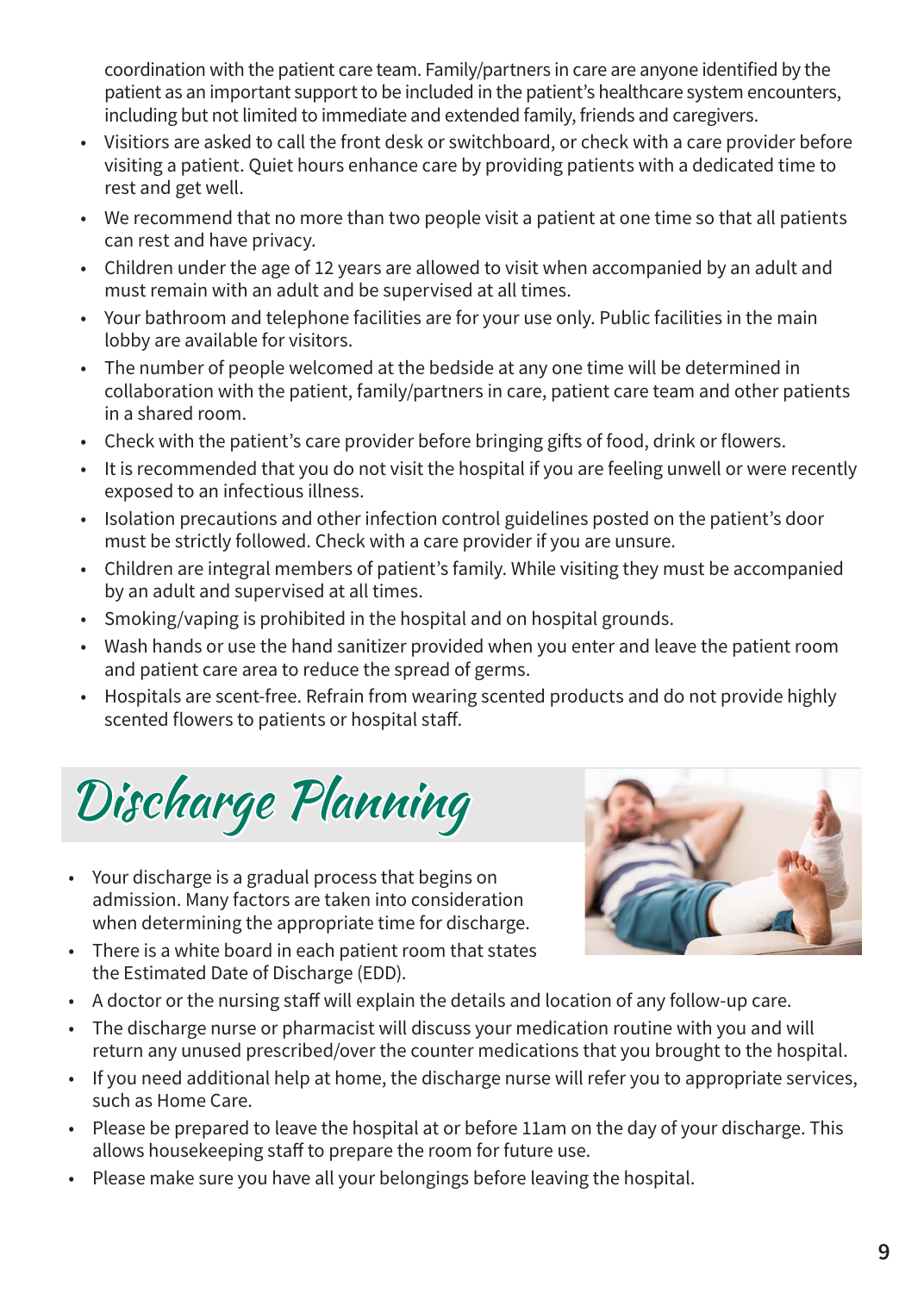- Please stop at the admitting desk to pick up any money or valuables placed in safekeeping. The safekeeping is available between 8am and 4pm from Monday to Friday
- If you are not a resident of Prince Edward Island, please stop at the admitting desk for further discharge information.
- Occasionally, circumstances may require you to be discharged earlier than expected. This may occur when an acutely ill patient is in urgent need of admission and no beds are available. Patients are assessed according to the severity of their illness. Therefore, you may be sent home earlier than you had expected without significant advance notification. If this situation should arise, our staff will help you and your family to make discharge arrangements with as little inconvenience to you as possible.

#### **Patient Satisfaction Survey**

In our effort to improve care, you may be requested to complete a satisfaction questionnaire about your stay in our hospital. We want to hear your comments and would appreciate if you could take the time to complete and return the survey.

Health Services at Souris Hospital



#### **Admitting and Reception**

The admitting and reception area is located just inside the

front door of the hospital. Staff who work in this area perform duties that include operating the switchboard, admitting inpatients and ambulatory care patients, and caring for some aspects of patient billing. They can also provide you, your family and visitors with directions to various areas of the hospital.

#### **Family Health Centre**

The Eastern Kings Family Health Centre is located in the lower level of Souris Hospital. Please call 687-7033 for more information.

#### **Home Equipment Loan Program (H.E.L.P.)**

H.E.L.P. is a non-profit group that runs the Equipment Loan Program.

They loan out home care equipment, such as wheelchairs, raised toilet seats, commodes, bath seats, walkers, and canes. The rental fee is usually from \$10 to \$20 for a three month period. The rental fee associated with more expensive items may be higher. This service is located in the H.E.L.P. office located across from the Health Centre. Volunteers are available Monday through Friday from 10am to 2pm. At other times, more information may be obtained by telephoning the physiotherapist at 687-7150 or the occupational therapist at 687-7049.

### **Infection Control**

Infection prevention and control standards and guidelines are in place in our facility. Cleaning your hands is the most important defense to prevent the spread of infection to yourself or others. We try to ensure that the spread of infection does not occur; however, if it does, we act quickly to put control measures in place. When there is an increase in infections, visiting may be limited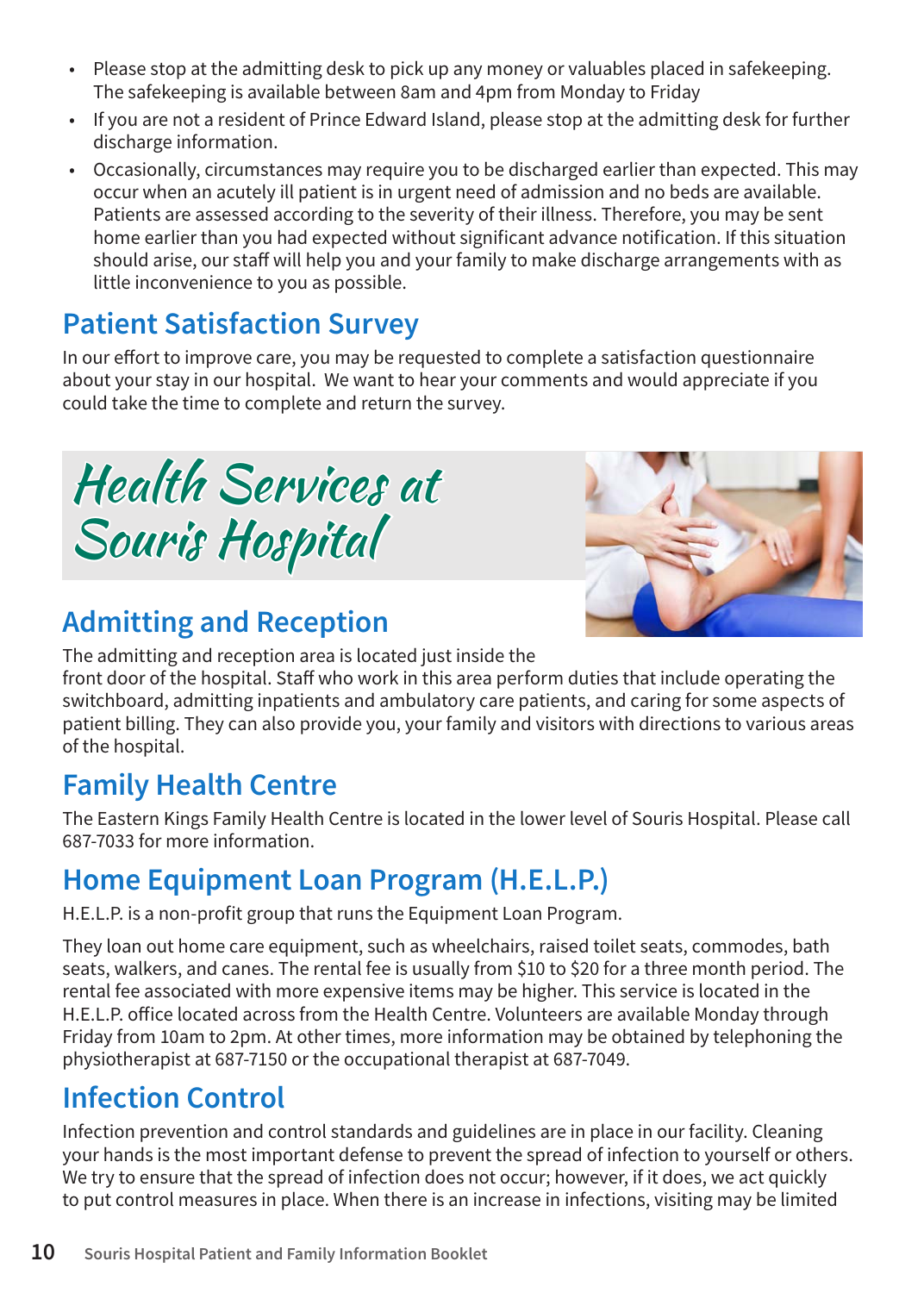and some patients may require additional precautions. Family and visitors should not visit if they have a fever, a new cough, diarrhea or vomiting. The influenza vaccination is recommended for all patients, health care providers, volunteers, and family/visitors.

### **Lab and X-Ray Services**

The staff from Lab and X-Ray services carry out procedures that may be requested by your doctor. These services may include blood tests that are required to assist your doctor in providing quality care. Your doctor may also request various X-Rays that are available in the Radiology Department or an Electrocardiograph (ECG) which is a test that traces the electrical activity of the heart. If you have any questions about any procedures, **please ask.**

#### **Hours of Operation:**

- Blood Collection: Mon-Fri 8:00 am 3:15 pm
- X-ray/ECG: Mon-Fri 8:00 am 3:30 pm

### **Laundry and Housekeeping**

Laundry and Housekeeping staff at Souris Hospital provide services seven days a week.

Due to the size of the Laundry Department, patients are required to send clothing in need of washing home with family members. Patients are encouraged to wear hospital clothing if they have no family members able to do their laundry. The Hospital is not responsible for personal clothing sent to the Laundry , except for inpatients that have been coded as awaiting a Long Term Care bed.

Housekeeping staff clean the patient area daily. Floors are vacuumed or dry mopped daily and damp mopped at least three times a week. Staff also clean the bathrooms, provide paper products and dispose of garbage. Bedside and over-bed tables are wiped down daily. After each patient is discharged, the beds, mattresses and entire unit are thoroughly cleaned.

### **Medical Records**

The Medical Records Department is the area where medical charts are stored following discharge. The purpose of the Medical Records Department is to provide a means of communication between the physician and other health care professionals contributing to the patient's care and to serve as a basis for planning individual patient care. Following discharge, the Medical Records Department stores your confidential medical record for future use, ensuring that it is readily available when needed.

#### **Nutrition Services**

Our goal is to provide you with nutritious and enjoyable meals during your hospital stay. Meals are planned to meet Canada's Food Guide for Healthy Eating. Your diet will be prescribed by your doctor, dietitian or nurse. On admission to hospital, you will be asked for information on food preferences, likes, dislikes and food allergies. Nutrition Services uses this information to provide you with foods you enjoy and that are allowed in your diet. If you have questions about your diet or the daily menu, staff will be glad to assist you.

#### **Meal hours are as follows:**

• Breakfast: 7:30 am • Dinner: 11:30 am • Supper: 4:30 pm

A limited selection of food and beverages is available to you in the patient kitchen off the patient lounge on a self-serve basis. Please remember that these are for patients and not for visitors. **Please do not ask Nutrition Services personnel to change bed positions or move personal articles in your room. If you need help, please call a nurse for assistance.**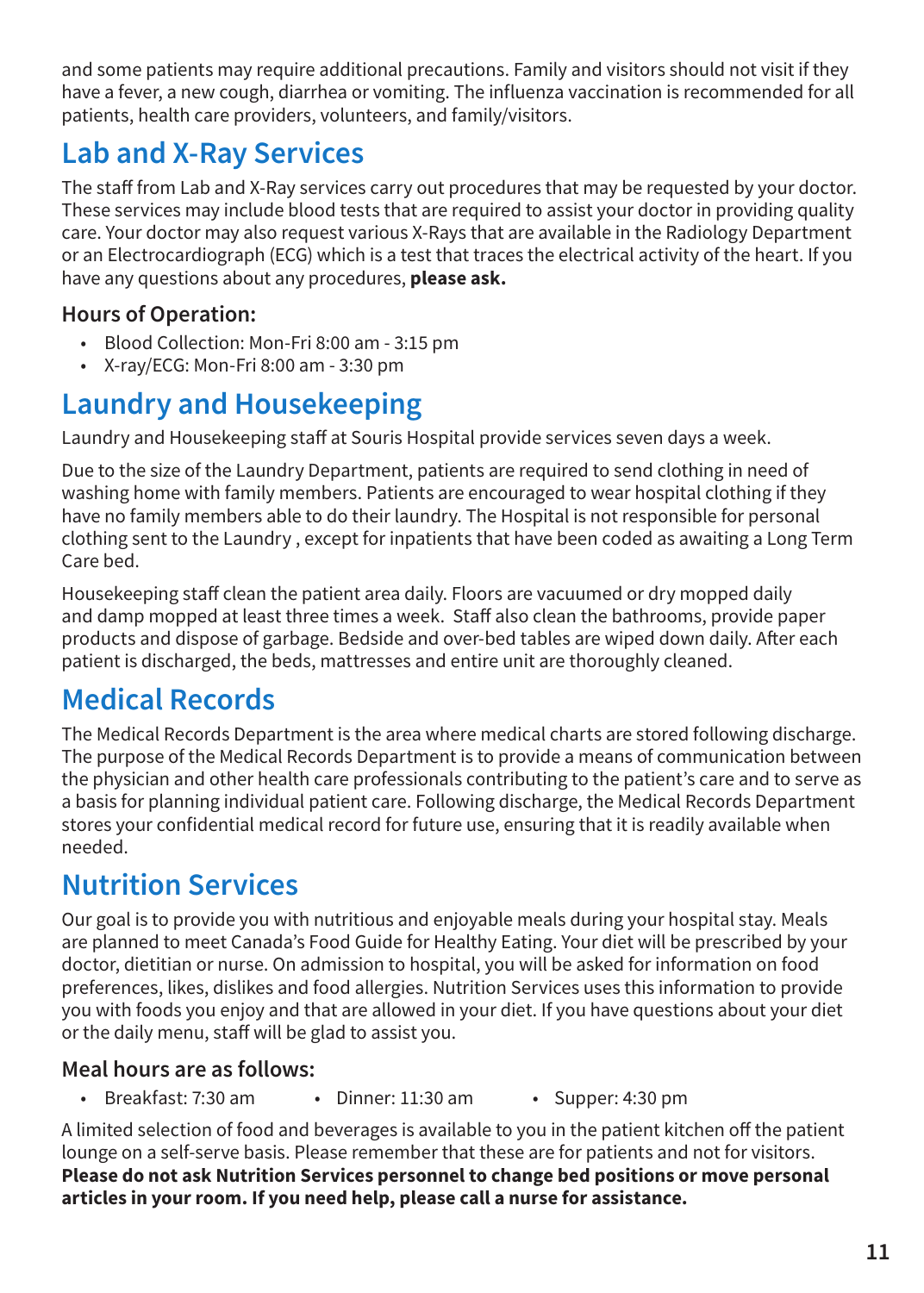#### **Occupational Therapy**

Occupational Therapists work with the disabled, the elderly, newborns, school-aged children, and with anyone who has a permanent or temporary impairment in their physical or mental functioning . The aim of occupational therapy is to help the client to perform daily tasks in their living and working environments, and to assist them to develop the skills to live independent, satisfying and productive lives. The Occupational Therapist is available for consultation.

#### **Pharmacy**

The Pharmacy Department at Souris Hospital provides a wide range of services to inpatients, nursing, physicians as well as other Health Care professionals. The services include but are not limited to a traditional medication distribution system, patient medication counseling, discharge counseling, drug information as well as various clinical services.

#### **Physiotherapy**

Physiotherapists are movement specialists that can help improve and maintain your physical mobility and independence, manage and reduce pain or disabilities that may limit your activities and improve your overall fitness, health and well being.

For example, physiotherapists can help you get back on your feet after surgery, treat muscle/joint pain and assist you with rehabilitation after you have been ill or injured.

The physiotherapy department at Souris Hospital provides services to the inpatient unit as well as outpatient services.

How To Make a Healthy Contribution



## **Eastern Kings Health Foundation**

The Eastern Kings Health Foundation is made up of a nine member board representing the communities from East Point west to Morell, south to Little Pond including bordering areas.

The purpose of this volunteer board is to manage and disperse financial donations made to the Eastern Kings Health Foundation. Monies that are donated are used to purchase necessary equipment and resources for Souris Hospital, Colville Manor, Mental Health/Addictions, Home Care, Eastern Kings Family Health Centre, Public Health, Souris Dialysis.

We depend on public support to continually upgrade our equipment and facilities. Many of the gifts of money which we receive are donations made in another person's name as a form of remembrance or tribute. A receipt for income tax purposes will be issued to you each February for all donations made in the previous year. Planned giving through wills and bequests can also be arranged.

If you wish information about this program, please contact Rose MacDonald at 687-7150.

### **Wall of Recognition**

The "Wall of Recognition" is located at the front entrance of the hospital in the corridor leading to the Nursing Unit. Donations are recognized on this wall once you receive the "Friend" level (\$1,000 - 2,499) followed by "Family" (\$2,500 - 4,999), "Guardian" (\$5,000 - 7,499), "Ambassador" (\$7,500 -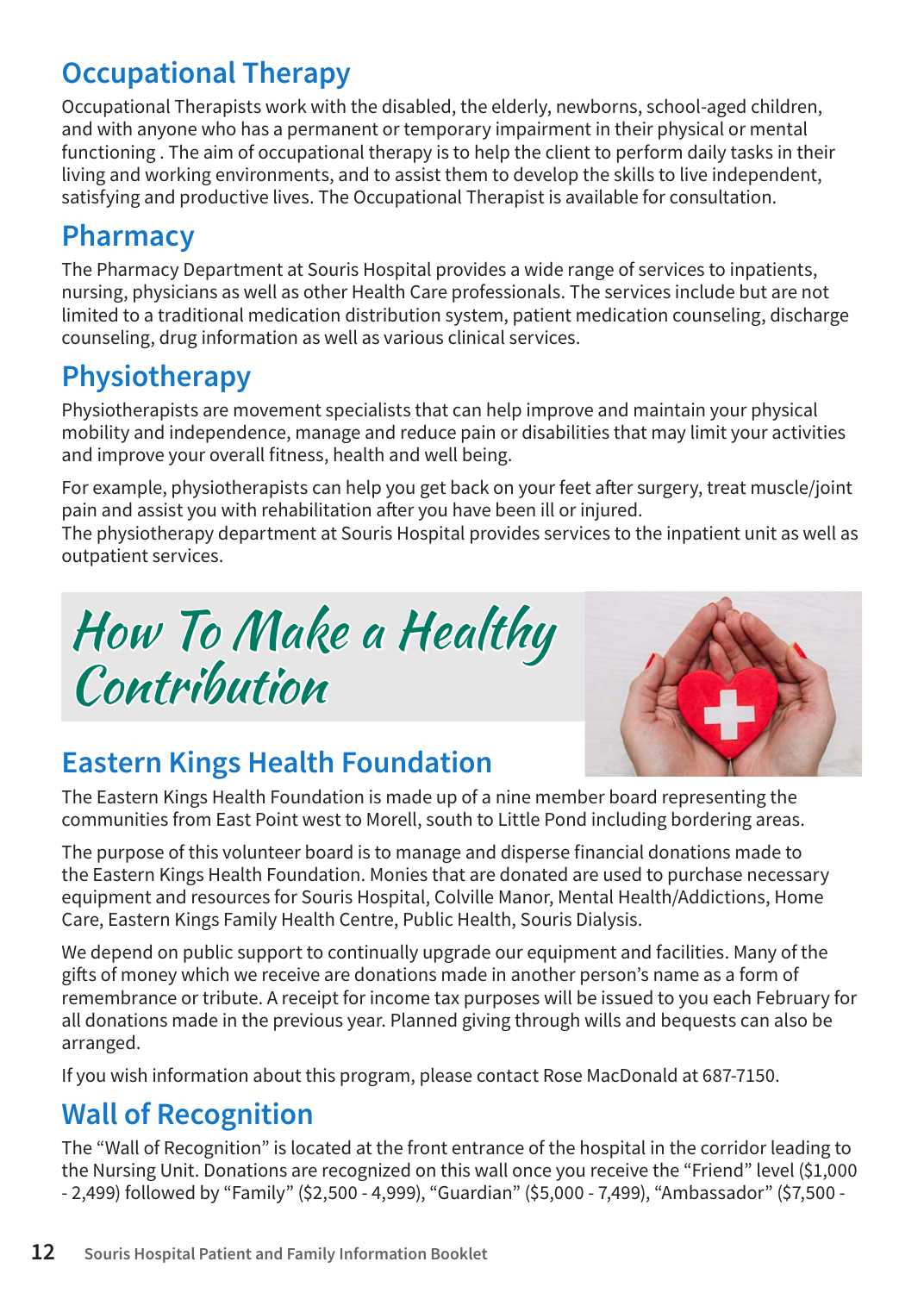9,999), "Founder" (\$10,000 - 24,999), "Humanitarian" (\$25,000 - 49,999), "Visionary" (\$50,000 +) in addition to In Memoriam (funeral home donations) and In Memory Of (family contribution).

A donor base is maintained on each donation made to the Foundation and individuals are moved accordingly to the appropriate level. All listings to the wall for acknowledgment are first confirmed by the donor.

#### **Hospice**

The office of the Eastern Kings Hospice Inc. is located in the Souris Hospital. Hospice provides care and support to all those living with or dying from a life threatening illness and offers support to those who are bereaved. Trained volunteers from the local area will provide support and companionship to a patient and member of the family. These services are offered at no charge to the patient or family. For more information contact the Hospice Coordinator at 687-1207 or cell 215-0286.

#### **Junior Volunteers**

The Junior Volunteers are a group of students who have been trained to make your hospital stay more pleasant. They volunteer two to three hours every week during the school year to provide the little extras that staff sometimes cannot find time to do, such as reading, running errands and visiting with patients. They help staff with bed making, delivering meal trays and much, much more. The volunteers provide a valuable service to Souris patients and staff. They also benefit from being exposed to the health care field and volunteering.

#### **Comments/Questions**

Please remember that we are all here to serve you the patient and we will do our best to ensure you a speedy recovery in an efficient but relaxed environment. We welcome your suggestions to improve our service. Concerns or suggestions should be directed to the Director of Nursing or the Administrator of the Hospital. Souris Hospital is your Hospital and we need your help to make sure that we continue to provide the best care possible.

## Your Good Health is Our Main Concern



To maintain your good health and to ensure our health care dollars are spent effectively, we offer the following suggestions to help keep you out of Souris Hospital:

- 1. Enjoy a well-balanced diet that includes a variety of food from each food group every day, as recommended by Canada's Food Guide to Healthy Eating.
- 2. Wherever possible reduce the amount of fat, salt and sugar in your diet. Choose fresh rather than processed foods and eat more foods that are high in fibre. Be sure to drink several glasses of water each day.
- 3. Maintain an appropriate weight for your height and body build. If you need to lose weight, set a realistic goal. Follow a sensible diet and avoid products that promise miracle results. Chances are you didn't put the weight on overnight, so don't expect to lose it overnight.
- 4. Stop smoking for your own sake and for the good health of those around you. Some people say it takes 28 days to develop a habit. Consequently, it follows that breaking a habit will take some time as well. Don't expect to give up smoking overnight.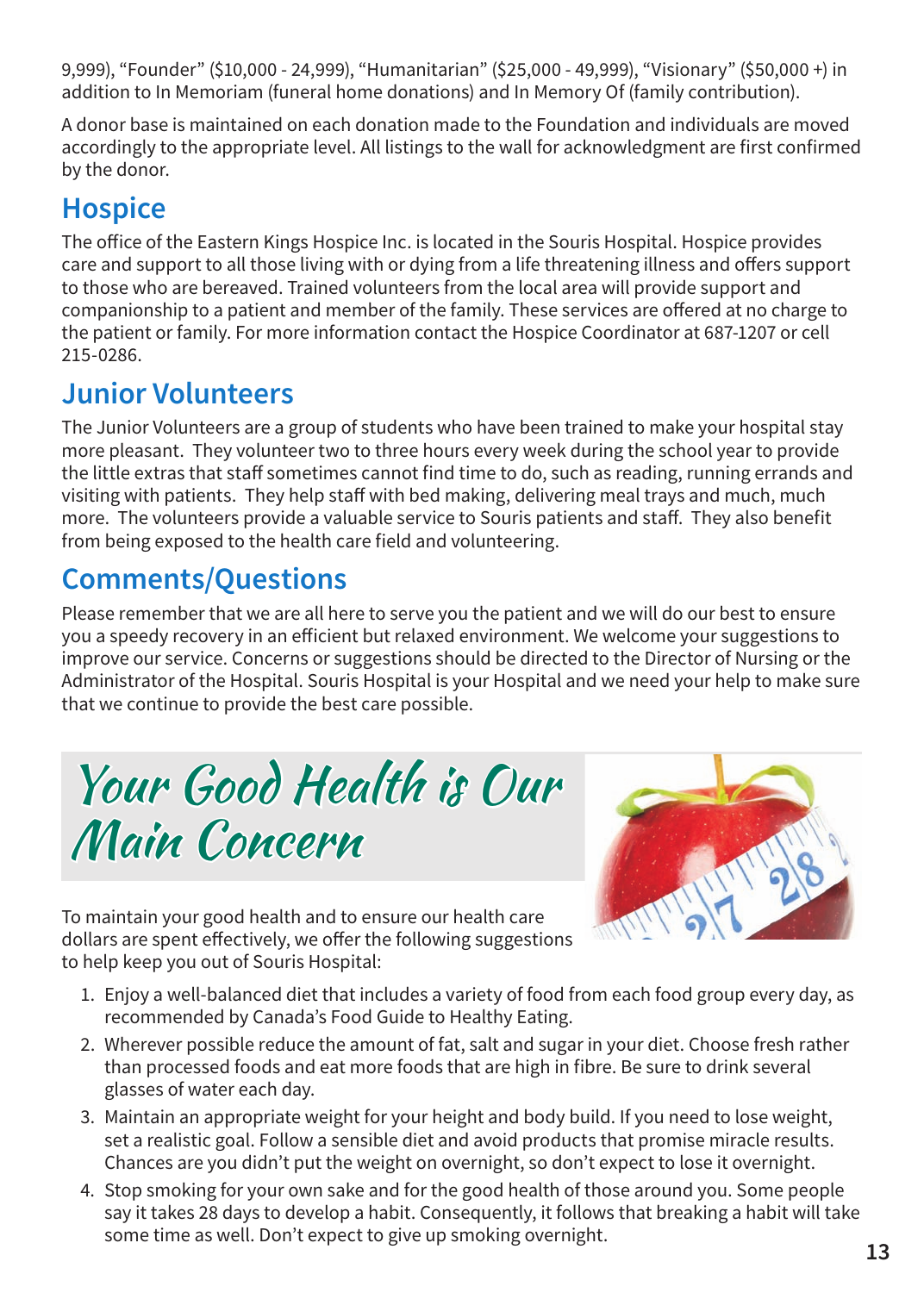- 5. Include physical exercise in your daily routine. Walk rather than drive; walk a little further after parking the car and take the stairs rather than the elevator. Be aware of good posture while standing and sitting.
- 6. Before exercise, even walking, take time to prepare your body through stretching and warmup routine. Wear shoes that fit properly and provide good support. Start easily and progress slowly.
- 7. Your mental health is important. Good mental health contributes to your overall well-being. Try to keep some balance between work, school, family needs and leisure or recreational pursuits.
- 8. Take time to relax and enjoy family and friends. You can't always control stressful events in your life, but you can maintain some control over how you respond to the stress you experience. Practicing some deep-breathing exercises, which serve to relax your body physically, can actually help to prepare you mentally so you can cope with stress more effectively.
- 9. Discuss with your doctor or other health professional important health checks such as breast self-examinations, blood pressure monitoring, prostate examinations and pap tests. You know your body better than anyone. Remember to listen or look for clues that could be signs of a more serious problem, and discuss those with your doctor.

*(Reprinted with the permission of Prince County Hospital.)*

#### *An ounce of prevention is worth a pound of cure!*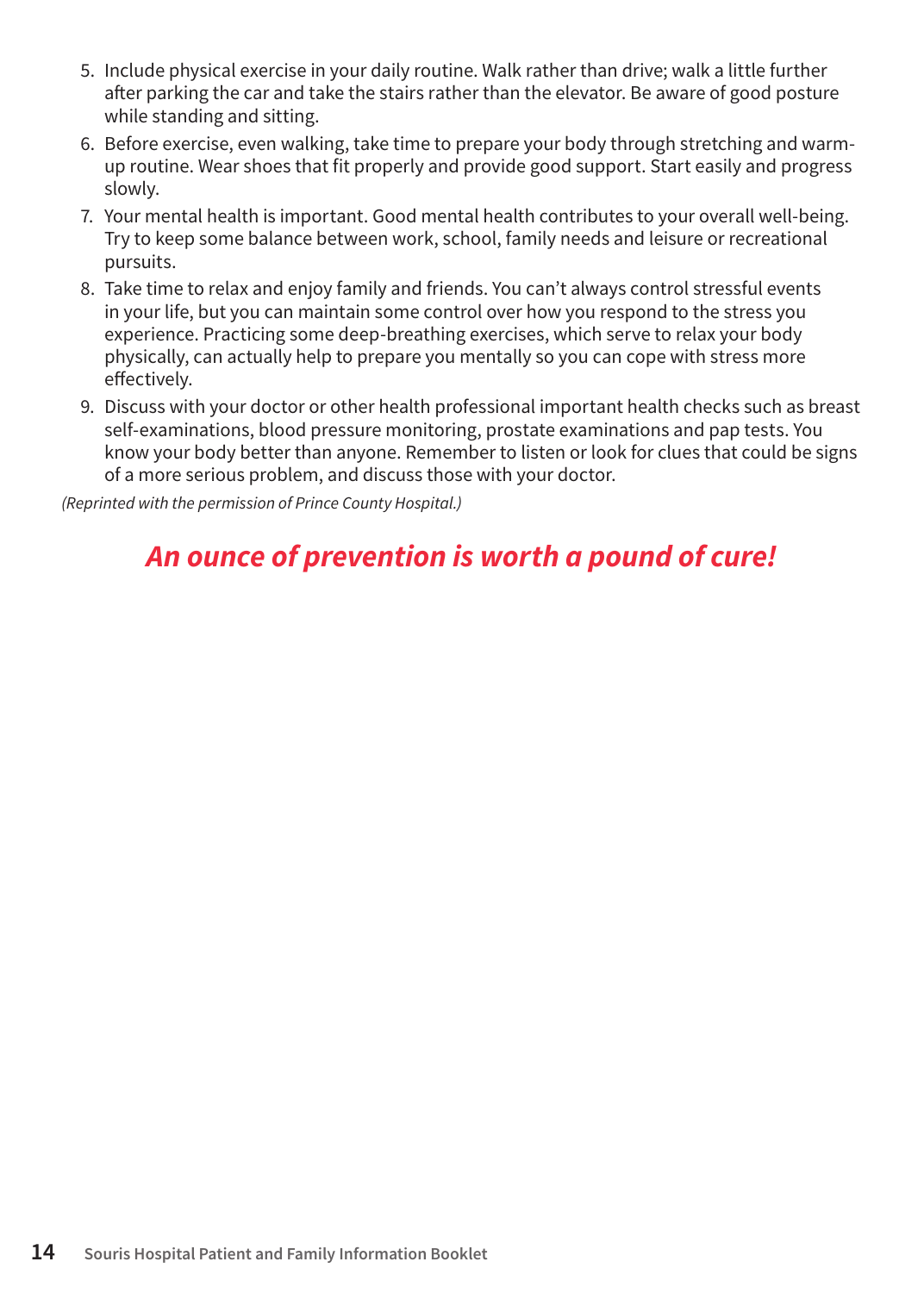Community Supporters

Souris Hospital is extremely grateful to the following advertisers for helping to make this booklet possible. Please note, an advertisement in this booklet does not imply an endorsement by Souris Hospital.





#### CARE CLINIC Nail Care Skin Care • Corns FEET ARE FOR LIFE!

- Ingrown
- Fungal • Hard
- Calluses • Cracking
- Deformed

#### Diabetic Arthritic

**902.213.4535** *Clinic and house call appointments*

*See this publication and more at:*